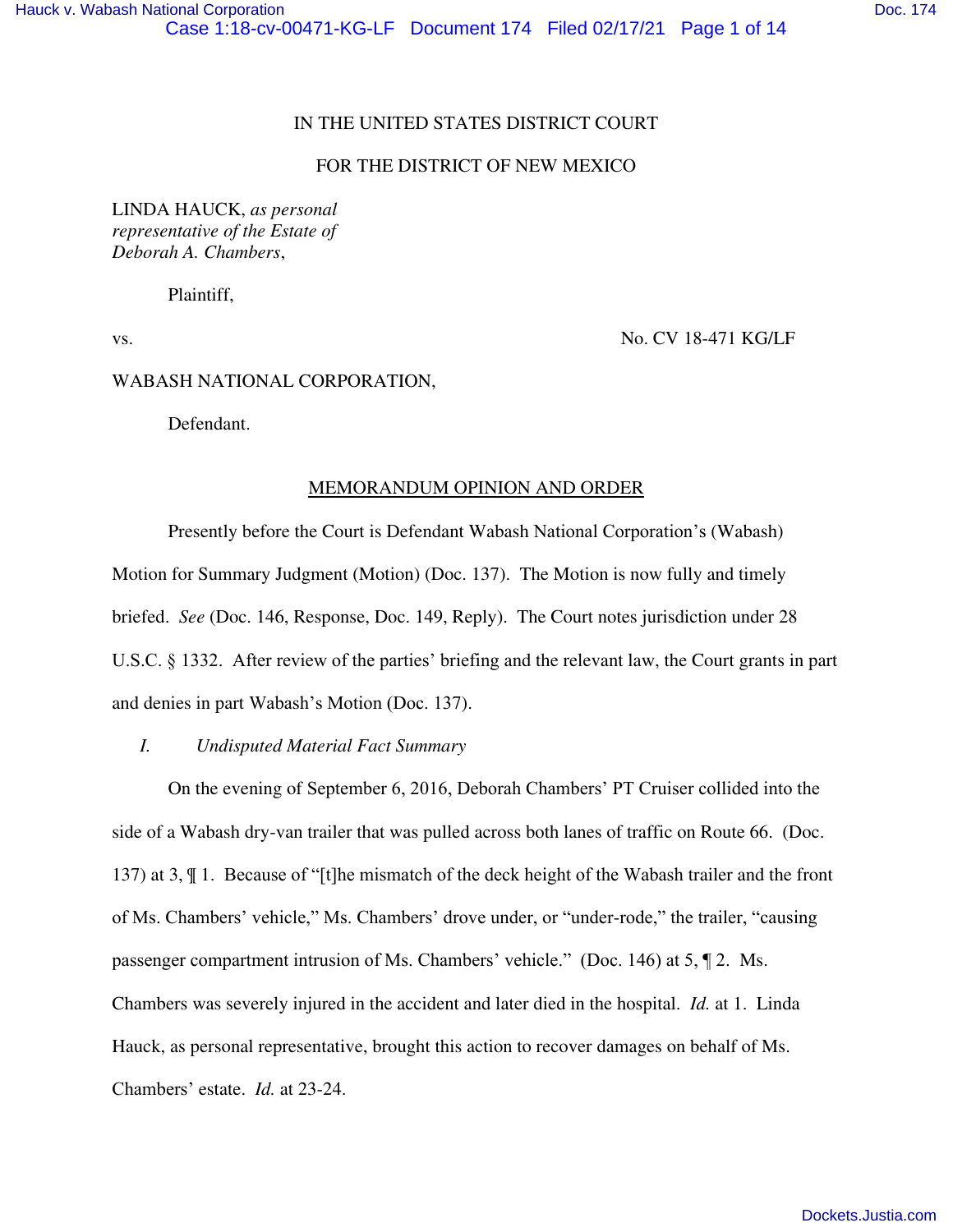### Case 1:18-cv-00471-KG-LF Document 174 Filed 02/17/21 Page 2 of 14

At the time of Ms. Chambers' collision, the Wabash trailer was not equipped with a side guard to prevent vehicle under-riding. (Doc. 146) at  $8, \frac{127}{100c}$ , (Doc. 137) at  $3, \frac{12}{12}$ . The National Highway Traffic Safety Administration (NHTSA) does not require the installation of side-guard protectors on trailers. (Doc. 137) at 4, ¶ 6. Installation of such a device would "necessarily add weight to [the] trailers." *Id.* at  $\P$  10. However, "[v] arious designs of side underride protection have been crash tested on multiple occasions." (Doc. 146) at 6,  $\sqrt{9}$ . Testing of these devices "show the ability of side underride guards to prevent underride and passenger compartment intrusion." *Id.* Furthermore, Federal Motor Vehicle Safety Standards "did not prevent Wabash from equipping its trailers with a side underride guard." *Id.* at 10, ¶ 40. Notably, the NHTSA does require the installation of "rear impact guards," a device that prevents under-riding when a vehicle collides with the back of a trailer. *Id.* at 9, ¶ 28. In accordance with these regulations, a rear impact guard was installed on Wabash's trailer at the time of the accident. (Doc. 137) at 3, ¶ 4.

By the year 2000, "Wabash knew the deck heights of its trailers, and knew that the tops of the fronts of passenger vehicles were less than the deck heights of its trailers." (Doc. 146) at 7, ¶ 17. In addition, Wabash "was aware of the risks that a vehicle could underride its trailers … because the trailer's deck height was higher than the top of the front of most passenger vehicles." *Id.* at  $\P$  18. Wabash was also "aware that an underride of its trailers could expose an occupant of a passenger vehicle to risks of injury or death." *Id.* at 8, at ¶ 22. Despite this knowledge, "Wabash had not conducted any testing as it relates to side underride of its trailers." *Id.* at ¶ 25.

Between 2007 and 2010, "Wabash began to develop a side underride guard for its trailers," and received a patent for the design in April 2012. *Id.* at 11, ¶ 46. Since receiving the patent, "Wabash continues its efforts to develop, design, test and commercial a side impact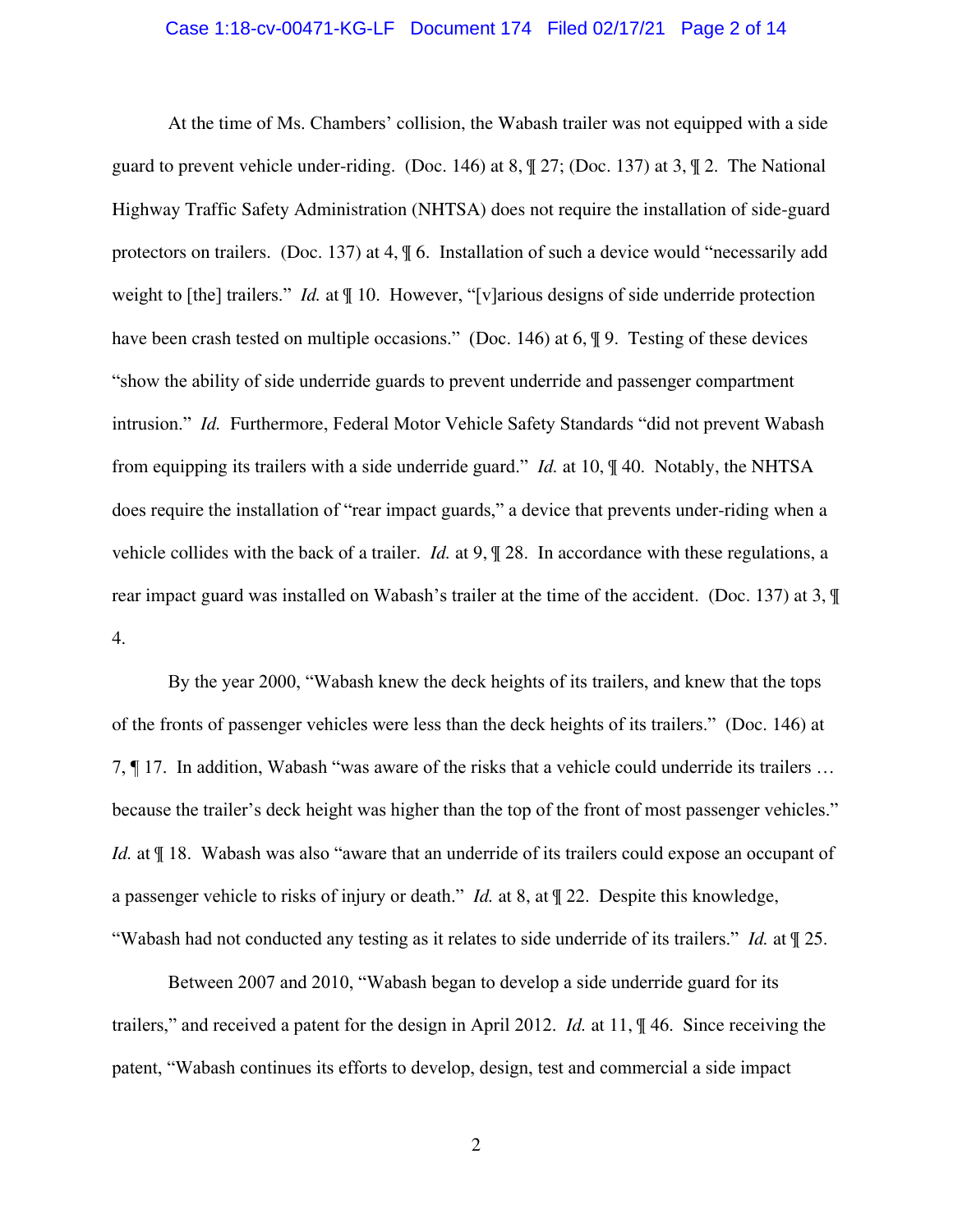### Case 1:18-cv-00471-KG-LF Document 174 Filed 02/17/21 Page 3 of 14

guard, despite any mandate or requirement by the government for side underride guards on semitrailers." *Id.* at 13, at  $\sqrt{60}$ . To date, Wabash has not installed side-guard protectors on its trailers that travel on U.S. roads and highways. *See id.* at 8, ¶ 27.

#### *II. Standard*

Summary judgment is appropriate if the moving party shows "there is no genuine dispute as to any material fact and the movant is entitled to judgment as a matter of law." Fed. R. Civ. P. 56(a). Once the movant meets its initial burden of demonstrating the absence of a genuine issue of material fact, the burden shifts to the non-movant to set forth specific facts showing a genuine issue for trial. *Schneider v. City of Grand Junction Police Dep't*, 717 F.3d 760, 767 (10th Cir. 2013). A fact is "material" if it could effect the outcome of the lawsuit. *Smothers v. Solvay Chems., Inc.*, 740 F.3d 530, 538 (10th Cir. 2014) (quoting *Tabor v. Hilti, Inc.*, 703 F.3d 1206, 1215 (10th Cir. 2013)). A dispute over a material fact is "genuine" only if "the evidence is such that a reasonable jury could return a verdict for the nonmoving party." *Anderson v. Liberty Lobby, Inc.*, 477 U.S. 242, 248 (1986). The Court views the facts in the light most favorable to the nonmoving party and draws all reasonable inferences in the nonmoving party's favor. *Tabor*, 703 F.3d at 1215.

#### *III. Discussion*

In its Motion, Wabash requests summary judgment on each of Ms. Hauck's two claims for relief, strict products liability and negligence. (Doc. 137) at 6-13. Alternatively, Wabash argues that if Ms. Hauck's claims survive summary judgment, this Court should conclude that she is unable to recover punitive damages. *Id.* at 13-14. Finally, Wabash asserts that because Ivy Chambers, Deborah Chambers' surviving daughter and statutory beneficiary, did not participate in discovery, she should be barred from receiving any damages awarded in this case.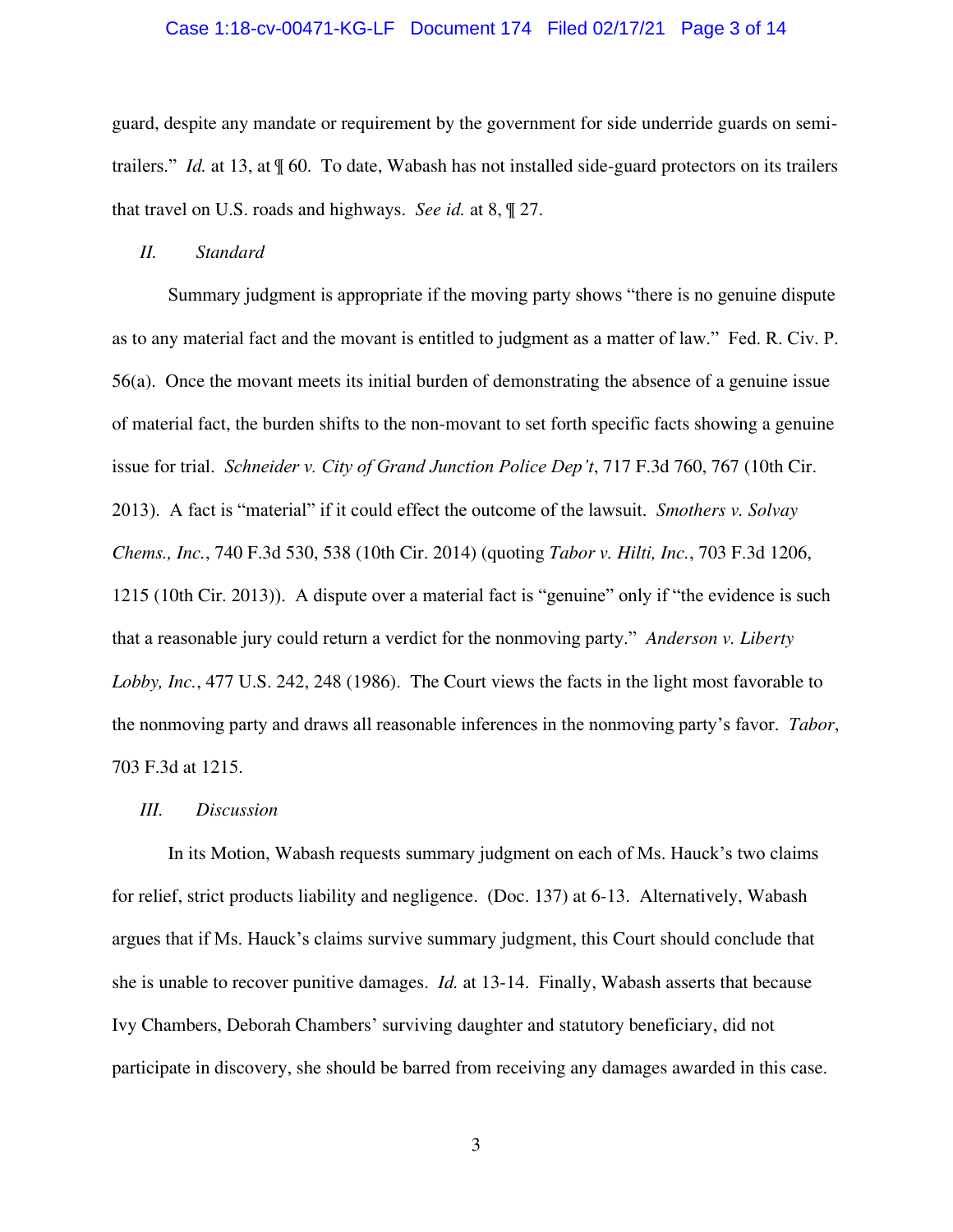### Case 1:18-cv-00471-KG-LF Document 174 Filed 02/17/21 Page 4 of 14

*Id.* at 14. Ms. Hauck contests the basis for each of Wabash's arguments in favor of summary judgment. *See* (Doc. 146). As a result, the Court will address each of Wabash's contentions in turn.

### *A. Strict Products Liability Claim*

To recover under a strict products liability theory in New Mexico, a plaintiff must demonstrate that: (1) "the product was defective;" (2) "the product was defective when it left the hands of the defendant and was substantially unchanged when it reached the user or consumer;" (3) "because of the defect the product was unreasonably dangerous to the user or consumer;" (4) "the consumer was injured or damaged;" and (5) "the defective product was the proximate cause of the injury or damage." *Garner v. Raven Indus., Inc.*, 732 F.2d 112, 114 (10th Cir. 1984). In considering whether a product is "unreasonably dangerous," a plaintiff must demonstrate that "a reasonably prudent person having full knowledge of the risk would find [the risk] unacceptable." *Bustos v. Hyundai Motor Co.*, 2010-NMCA-090, 149 N.M. 1, at \*12 (citing UJI 13-1407 NMRA). The question of "[w]hether a product is unreasonably dangerous, and therefore defective, is ordinarily a question for the jury." *Nowell v. Medtronic, Inc.*, 372 F.Supp. 3d 1166, 1228 (D.N.M. 2019) (Browning, J.) (quoting *Smith ex rel. Smith v. Bryco Arms*, 2001-NMCA-090, ¶ 14, 131 N.M. 87).

When considering whether a product is defective to support liability, the jury is instructed to engage in "a risk-benefit calculation" and "balance meritorious choices for safety made by the manufacturer while minimizing the risk that the public will be deprived needlessly of beneficial products." *Id.* (quoting *Smith*, 2001-NMCA-090, at ¶ 14). In reaching its conclusion, the jury may consider:

(1) the usefulness and desirability of the product…; (2) the availability of other and safer products to meet the same need...;  $(3)$  the likelihood of injury and its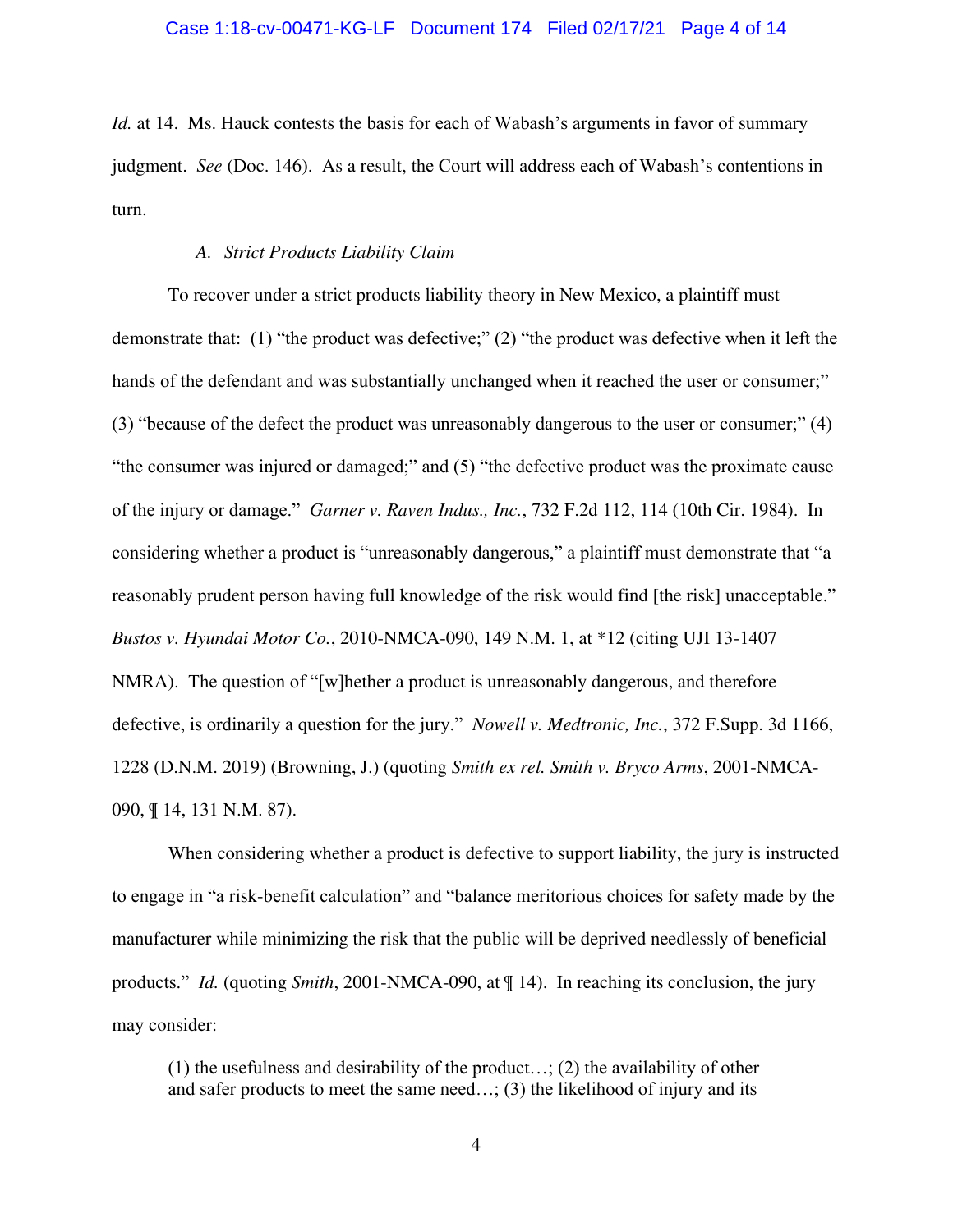### Case 1:18-cv-00471-KG-LF Document 174 Filed 02/17/21 Page 5 of 14

probable seriousness, i.e., 'risk,'…; (4) the obviousness of the danger…; (5) common knowledge and normal expectation of the danger (particularly for established products)…; (6) the avoidability of injury by care in use of the product (including the effect of instructions or warnings)…; and (7) the ability to eliminate the danger without seriously impairing the usefulness of the product or making it unduly expensive.

*McDonald v. Zimmer, Inc.*, 2020-NMCA-020, ¶ 33, 461 P.3d 930 (citing UJI 13-1407 NMRA, committee notes).

The parties dispute whether Ms. Hauck can establish that Wabash's trailer was unreasonably dangerous and, thus, whether a jury could conclude it was defective and reach a verdict in her favor. Ms. Hauck presents significant evidence of the risk, obviousness, and common knowledge associated with driving a trailer unequipped with a side-guard protector. Most notably, Wabash agreed that it "w[as] discussing side underride and side underride guards at least as of 2007." (Doc. 147) at 10, ¶ 44. In addition, Wabash developed its own "side underride guard for its trailers, filing a patent for a side underride guard in April of 2010[.]" *Id.* at 11, ¶ 46. By 2016, Wabash admits it was moving forward "with development and testing of a side impact guard to commercialize a guard able to stop a passenger from underride with no passenger compartment intrusion." *Id.* at ¶ 49. In 2017, "Wabash developed and displayed a side impact guard at a commercial motor vehicle show." *Id.* at ¶ 53.

Wabash then installed on its trailer, for purposes of testing, a side-guard protector. *Id.* at 12, ¶ 56. At present, "Wabash continues its efforts to develop, design, test and commercial a side impact guard, despite any mandate or requirement by the government for side underride guards on semi-trailers." *Id.* at 13, ¶ 60. Wabash further admitted that the purpose of its sideguard protector was specifically developed to prevent and minimize "the risk of passenger compartment intrusion of passenger vehicles that may strike the side of a Wabash trailer." *Id.* at ¶ 61.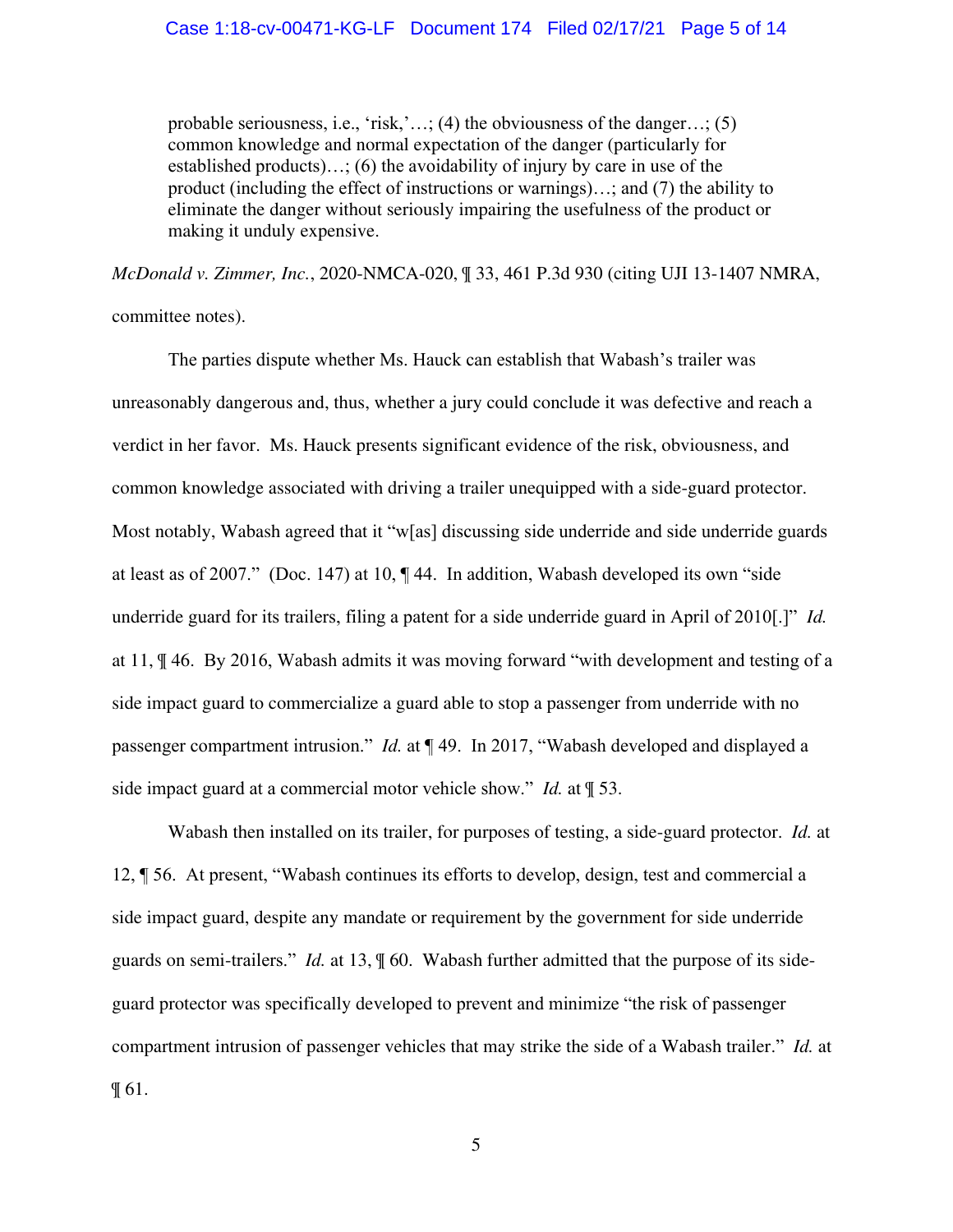### Case 1:18-cv-00471-KG-LF Document 174 Filed 02/17/21 Page 6 of 14

While this evidence is not conclusive on the elements of risk, obviousness, or common knowledge, it is sufficient for a reasonable jury to construe the facts in favor of Ms. Hauck*. See Kaul v. Stephan*, 83 F.3d 1208, 1212 (10th Cir. 1996) (internal citation omitted) (explaining that "issue of material fact is genuine if a reasonable jury could return a verdict for the non-movant"). Indeed, Ms. Hauck has presented evidence, which, if the jury accepts, demonstrates that Wabash independently researched, tested, and designed its own mechanism for protecting against vehicle underride. Based on this evidence, the jury could infer that this danger was obvious, foreseeable, common knowledge, and, therefore, unreasonable, rendering the product defective. In arguing to the contrary, Wabash asserts that "Ms. Hauck must present proof of a feasible alternative design to support her strict liability claim." (Doc. 149) at 8.

However, "[u]nder New Mexico law, the existence of a reasonable alternative design is a relevant consideration by a jury but, contrary to Defendants' argument, a specific finding on this issue is not required." *Bustos*, 2010-NMCA-090, at ¶ 54 (citing *Morales v. E.D. Etnyre & Co.*, 382 F.Supp. 2d 1278, 1284 (D.N.M. 2005)). Indeed, "while a jury is required to make riskbenefit calculations, consideration of alternative designs is but one of several risk-benefit considerations that a jury *may* balance in determining whether a product created an unreasonable risk of injury." *McDonald*, 2020-NMCA-020, at ¶ 33 (emphasis in original) (citing *Bustos*, 2010-NMCA-090, at ¶ 54). New Mexico courts have endorsed an "unreasonable-risk-of-injury" test that allows "argument under any rational theory of defect." *Id.* (citing *Brooks v. Beech Aircraft Corp.*, 1995-NMSC-043, ¶ 32 n.2, 120 N.M. 372).

In this way, "the New Mexico Supreme Court made clear that a 'defect giving rise to strict products liability is not measured by comparison with a prototype.'" *Bustos*, 2010-NMCA-090, at ¶ 54 (quoting *Brooks*, 1995-NMSC-043, at ¶ 32). The *Morales* opinion, which Wabash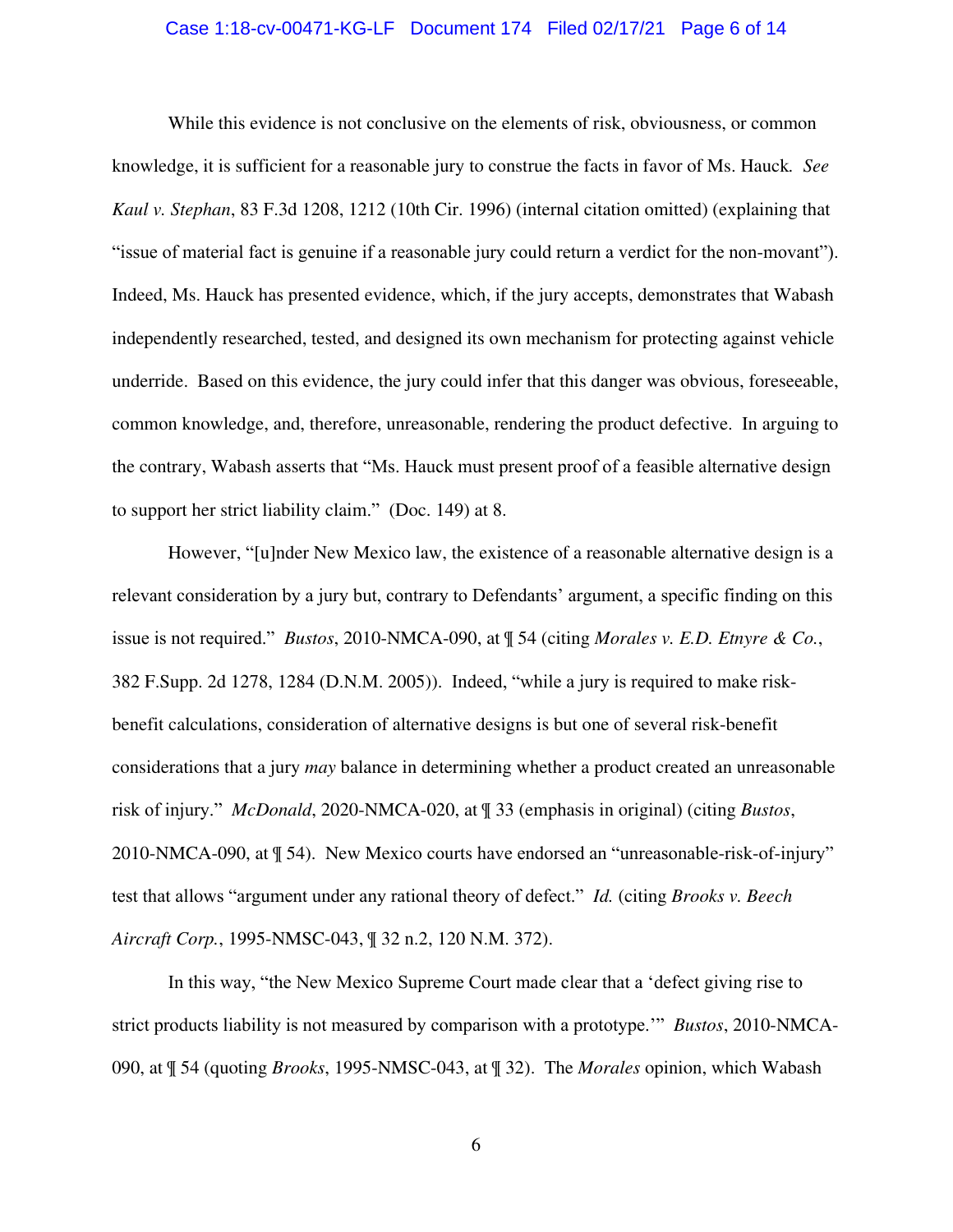### Case 1:18-cv-00471-KG-LF Document 174 Filed 02/17/21 Page 7 of 14

cites in support of its position, has been subsequently applied by New Mexico courts for the principle that "a 'rigid showing in the plaintiff's prima facie case'" of a feasible alternative design is not required. *See id.* at ¶ 57 (quoting *Morales*, 382 F.Supp. 2d at 1284). However, in framing the holding in *Morales*, the *Bustos* Court recognized that a plaintiff cannot "come to court and merely criticize a product." *Id.* at ¶ 57 (quoting *Morales*, 382 F.Supp. 2d at 1284).

Consistent with New Mexico precedent, this Court is not persuaded that such a rigid "requirement" of a feasible alternative design exists under the theory of strict products liability. *Cf. Morales*, 382 F.Supp. 2d at 1283-84 (concluding in 2010 that "plaintiff had to show an alternative design") *with Bustos*, 2010-NMCA-090, at ¶ 57 (interpreting *Morales* and finding New Mexico law does not require "prima facie" evidence of alternative design) and *McDonald*, 2020-NMCA-020, at ¶ 33 (interpreting New Mexico law in 2019 and concluding "consideration of alternative designs is but one of several risk-benefit considerations that a jury *may* balance") (emphasis in original). Simply stated, while *Morales* may have claimed such a standard exists, that requirement has been limited and refined by subsequent New Mexico Court of Appeals decisions. *See id.*

As a diversity action involving the question of New Mexico state law, this Court must follow the legal reasoning and restrictions adopted by New Mexico courts. *See Wankier v. Crown Equip. Corp.*, 353 F.3d 862, 866 (10th Cir. 2003) (explaining that "under diversity jurisdiction, the task of the federal court is not to reach its own judgment regarding the substance of the common law, but simply to ascertain and apply the state law"). This is especially true, where, as here, the mandate for a rigid showing of alternative designs has been repeatedly denounced by the state court. *See Bustos*, 2010-NMCA-090, at ¶ 56 (internal citation omitted) (explaining that *Morales* "forecast[ed]" what the New Mexico Supreme Court "would most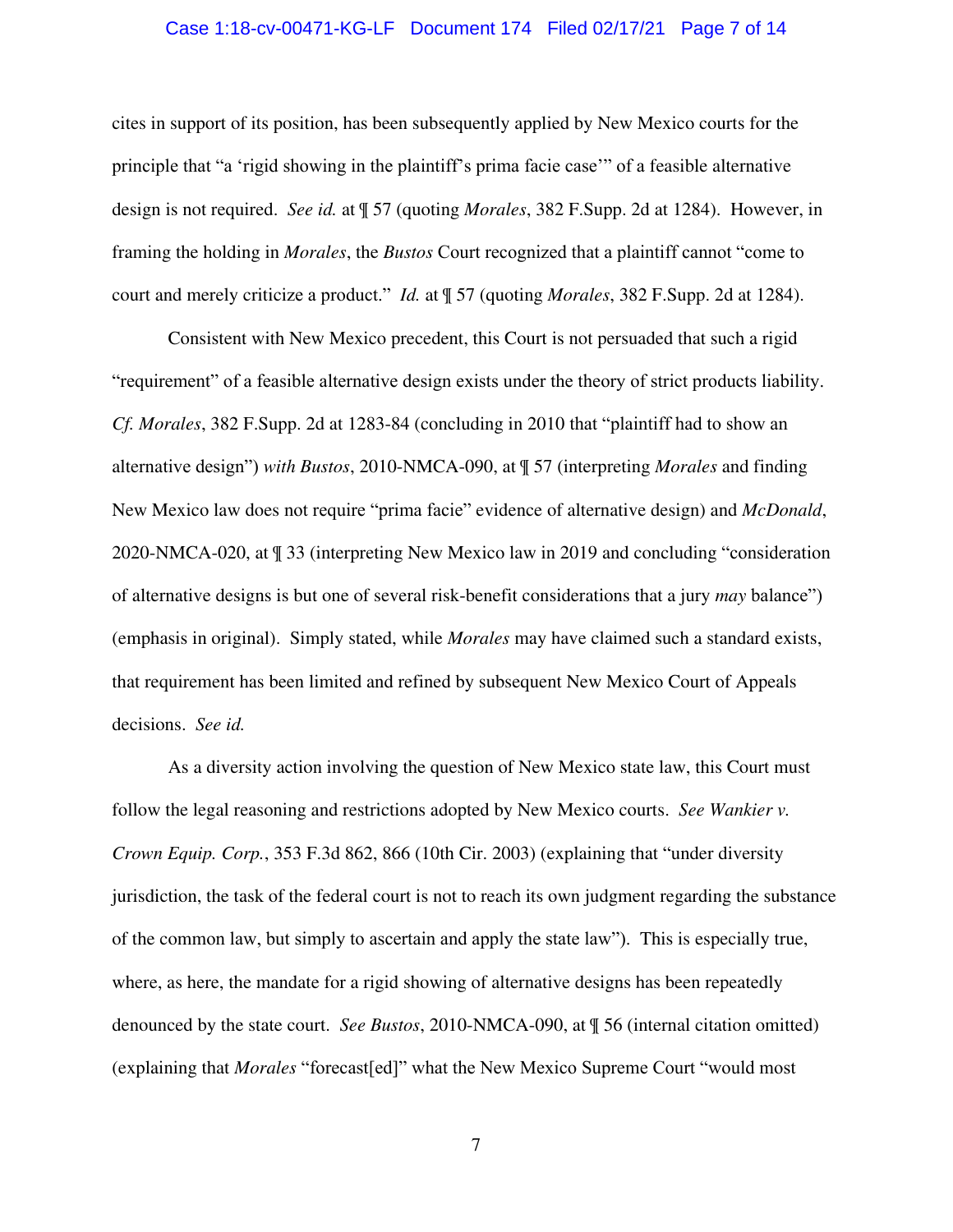### Case 1:18-cv-00471-KG-LF Document 174 Filed 02/17/21 Page 8 of 14

likely" do, but "*Brooks* had already recognized that New Mexico's existing law, at least to some degree, applies the risk-utility considerations advocated by the Restatement (Third)").

Nevertheless, to the extent that New Mexico law can be construed to require a feasible alternative design, Ms. Hauck has provided evidence that if the jury finds probative and accepts, can be utilized to infer the existence of a feasible alternative design. Most notably, Ms. Hauck presents evidence that Wabash manufactured and placed a side-guard protector on its trailers for testing and began discussing the inclusion of such devices over a decade ago, in 2007. *See McDonald*, 2020-NMCA-020, at ¶ 32 (explaining testimony "and exhibits such as research articles and [defendant's] own internal data" supported conclusion that product was defective). In addition, Ms. Hauck presents a host of exhibits in support of alternative designs, which the jury may assess during its risk-benefit calculus and evaluation of Wabash's ability to eliminate the danger. *See* (Doc. 146-5) at 23 (explaining sideguard testing in 2008); *id.* at 24 (explaining sideguard testing in 2006); *id.* at 25-31 (analyzing news excerpts and articles on underride guards). This Court is, therefore, satisfied that even if New Mexico law requires proof of a feasible alternative design, Ms. Hauck has presented sufficient evidence from which the jury could infer that such a design existed. *Accord McDonald*, 2020-NMCA-020, at ¶ 34 (concluding that evidence of "Defendants already market [ing] a design that avoids the risk  $\ldots$  suffice [s] to demonstrate that [] court considered the ability to eliminate the danger without impairing the usefulness of the product or rendering it unduly expensive").

In conclusion, Ms. Hauck has presented sufficient evidence to demonstrate that, when considering the risk-benefit calculation to ascertain the dangerousness of Wabash's tractor-trailer design, a reasonable jury could find in her favor and ultimately conclude that the product was unreasonably dangerous and defective. In addition, even if New Mexico law requires proof of a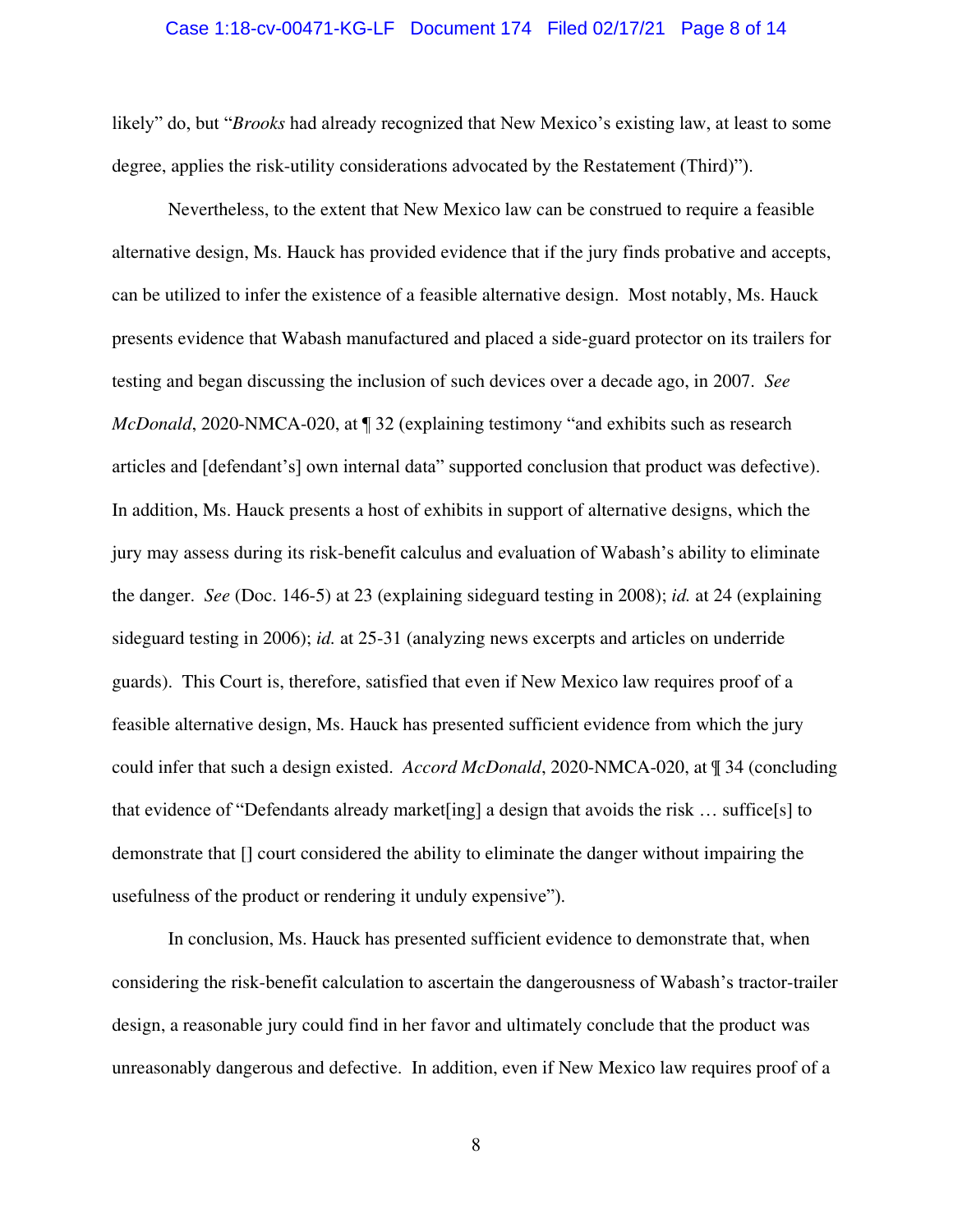### Case 1:18-cv-00471-KG-LF Document 174 Filed 02/17/21 Page 9 of 14

feasible alternative design, Ms. Hauck has presented sufficient evidence to prove the existence of design alternatives—including Wabash's own blueprints and design plans. Thus, despite the exclusion of Mr. Ponder and Dr. Batzer's testimony, the Court is not persuaded that judgment should be afforded as a matter of law. Therefore, the Court concludes that summary judgment in favor of Wabash is not appropriate on Ms. Hauck's strict products liability theory of recovery. For these reasons, the Court denies Wabash's Motion on this claim.

### *B. Negligence Claim*

To sustain a negligence claim under New Mexico law, a plaintiff must demonstrate "a duty from a defendant to a plaintiff, breach of that duty, which is typically based on a standard of reasonable care, and the breach being a cause-in-fact and proximate cause." *Nowell*, 372 F.Supp. 3d at 1225 (citing *inter alia*, *Herrera v. Quality Pontiac*, 2003-NMSC-018, ¶ 6, 134 N.M. 43). In determining whether a defendant has breached a duty owed to the plaintiff, the fact finder must ascertain "what a reasonably prudent person would foresee, what an unreasonable risk of injury would be, and what would constitute an exercise of ordinary care in light of all the surrounding circumstances." *Herrera*, 2003-NMSC-018, at ¶ 33. This inquiry is inherently "factual," and requires the trier of fact to determine whether a defendant acted "reasonably or negligently" under the circumstances. *Id.* 

Wabash contends that Ms. Hauck cannot demonstrate that its trailer was "unreasonably dangerous." (Doc. 137) at 12. However, Ms. Hauck presents a detailed history of the risks associated with driving a trailer not equipped with a side-guard protector. Most notably, Ms. Hauck attaches a detailed report, authored by Paul Lewis, explaining the injuries Ms. Chambers sustained because of the vehicle underride in her collision. (Doc. 146-5) at 8. Mr. Lewis details that Ms. Chambers would have survived if a side underride protector was installed on Wabash's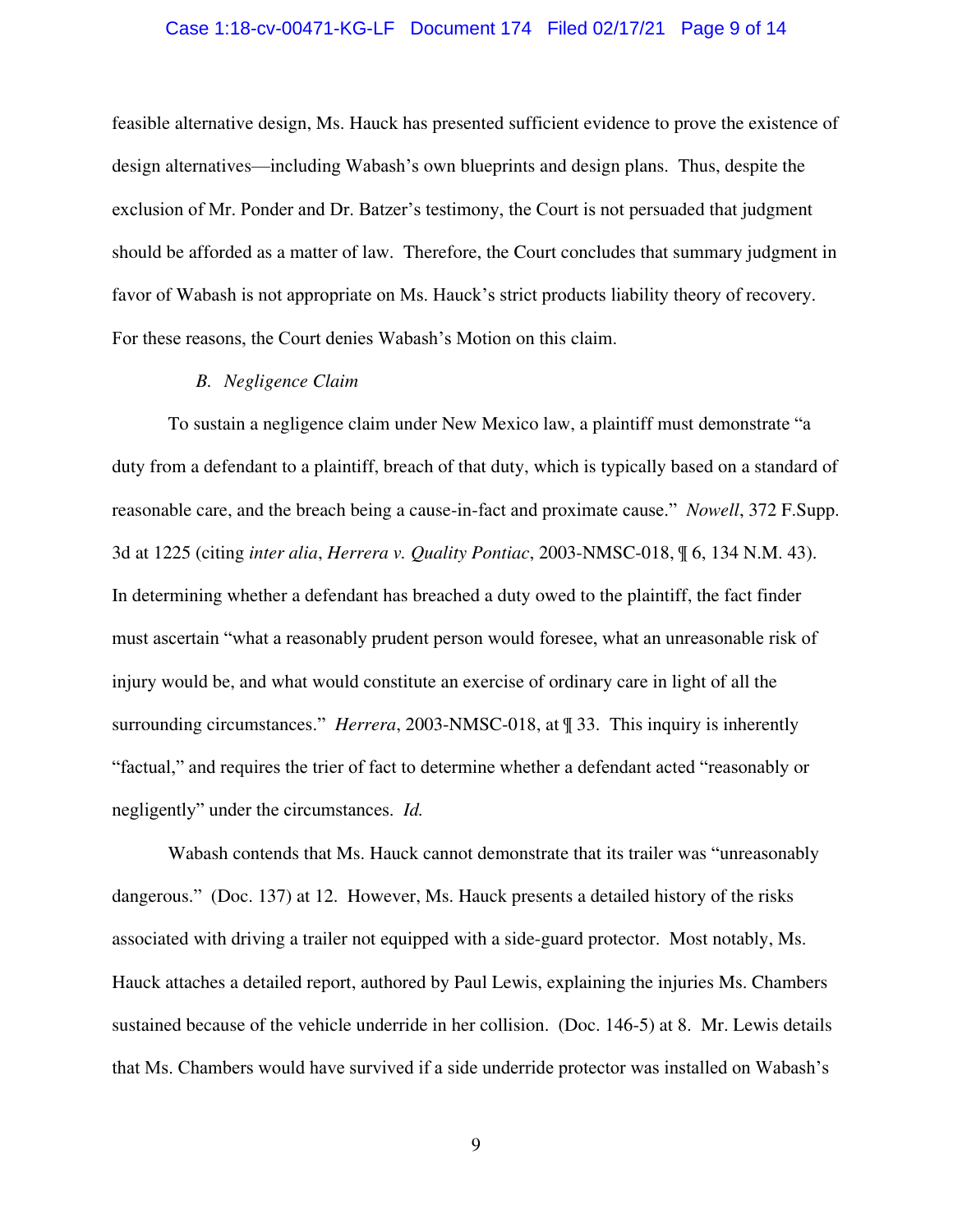### Case 1:18-cv-00471-KG-LF Document 174 Filed 02/17/21 Page 10 of 14

trailer at the time of the collision. *Id.* at 31. In addition, Mr. Lewis explains that Ms. Chambers was travelling at 27 miles per hour when her vehicle collided with the trailer, and she was unable to see the trailer stretching across her travel lane because its headlights produced a "wall of light." *Id.* at 21.

Mr. Lewis further explains that, because no side-guard protector was installed on the trailer, it took first responders ten minutes to remove Ms. Chambers from her vehicle, as she "moaned," "unresponsive," and pinned inside the vehicle. *Id.* at 4. After removing her from the vehicle, she declined from "minimally responsive at scene" to being intubated and sedated. *Id.* at 5. Ultimately, she sustained "multiple intracranial injuries and cervical spine injuries" and her neurological status "continued to decline over the course of her stay" at the hospital. *Id.* at 8. Mr. Lewis explains that Ms. Chambers was extubated at the hospital and within two hours, she was pronounced dead. *Id.*

This evidence is sufficient to demonstrate an "unreasonable risk of injury." Specifically, a jury could conclude that this risk, stemming from a vehicle travelling 27 mph and colliding with a trailer that it could not adequately see because of its headlights—resulting in a ten-minute extraction and a week in the hospital before death—is unreasonable. At a minimum, this evidence is colorable to the point that a jury could conclude that a reasonably prudent manufacturer should have foreseen injuries of this nature, and Wabash, therefore, failed to mitigate the unreasonable risk of injury and death.

Wabash combats this contention by arguing that because no trailer manufacturers currently utilize side-guard protectors, its current design cannot be considered unreasonably dangerous, or otherwise subject it to a negligence holding. (Doc. 137) at 13. However, "evidence of industry custom or usage, and evidence of compliance with applicable regulations,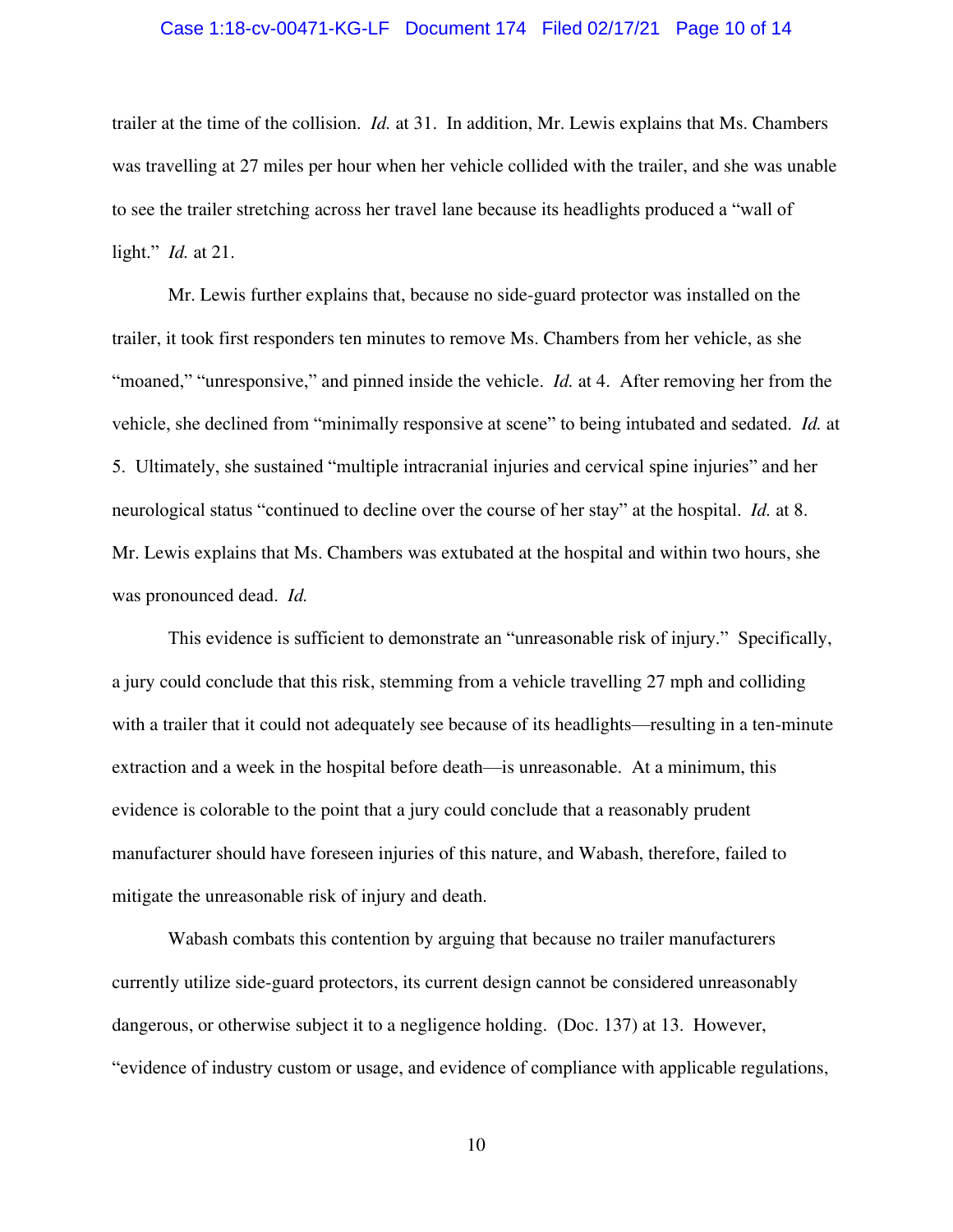### Case 1:18-cv-00471-KG-LF Document 174 Filed 02/17/21 Page 11 of 14

is relevant to whether the manufacturer was negligent or whether the product poses an unreasonable risk of injury, but that such evidence should not conclusively demonstrate whether the manufacturer was negligent or the product was defective." *Brooks*, 1995-NMSC-043, at ¶ 38. The New Mexico Supreme Court explained, "[w]e hesitate to embrace a standard that would allow an industry to set its own standard of reasonable care and to determine how much productrelated risk is reasonable." *Id.* at ¶ 40; *see also Gonzales v. Surgidev Corp.*, 1995-NMSC-036, ¶ 49, 120 N.M. 133 (concluding evidence of compliance with federal regulations "is not dispositive of the issue of negligence or recklessness").

 Taking the facts in the light most favorable to Ms. Hauck and drawing all reasonable inferences in her favor, this Court concludes a reasonable jury could find that Wabash's trailer posed a foreseeable and unreasonable risk of injury under the circumstances, even though it complied with federal regulatory guidelines and requirements. *See also Rivera v. Volvo Cars of North America, LLC*, 2015 WL 11118064, at  $*10$  (D.N.M.) (Gonzales, J.) (denying summary judgment for manufacturer even though "subject vehicle complied with all governmental standards, the subject switch is non-defective according to Defendant['s] [] expert, [] and there is no evidence of prior [] cases involving [the malfunction]"). As a result, the Court denies summary judgment for Wabash on Ms. Hauck's negligence claim.

# *C. Punitive Damages*

To be liable for punitive damages under New Mexico law, "a wrongdoer must have some culpable mental state, and the wrongdoer's conduct must rise to a willful, wanton, malicious, reckless, oppressive, or fraudulent level." *Clay v. Ferrellgas, Inc.*, 1994-NMSC-080, ¶ 12, 118 N.M. 266. For conduct to be deemed "reckless" to support an award of punitive damages, the wrongdoer must engage in "the intentional doing of an act with utter indifference to the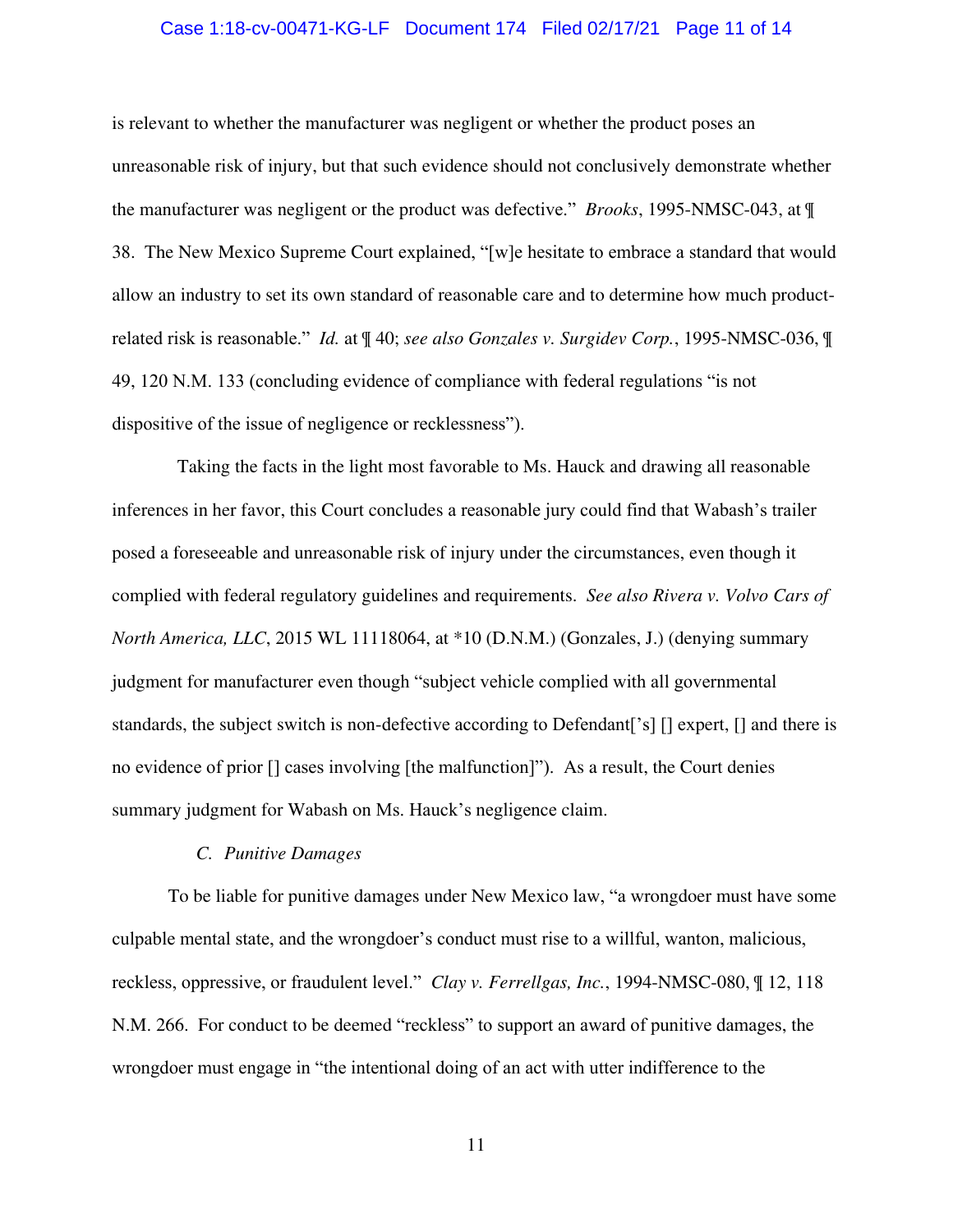### Case 1:18-cv-00471-KG-LF Document 174 Filed 02/17/21 Page 12 of 14

consequences." *Id.* at ¶ 15. In addition, "compliance with federal regulations does not preclude a finding of recklessness or an award of punitive damages." *Gonzales*, 1995-NMSC-036, at ¶ 49.

 Ms. Hauck presents evidence that the danger of vehicle underride was well known to Wabash and within the trailer industry for at least two decades, a fact Wabash does not dispute. *See* (Doc. 146) at 7, ¶ 18 ("As of at least the year 2000, Wabash was aware of the risks that a vehicle could underride its trailers"). As a result, a reasonable jury could conclude that Wabash's intentional decision to not install side-guard protectors on its trailers amounted to "utter indifference to the consequences," most notably, the consequences Ms. Chambers suffered after her vehicle under-rode the Wabash trailer. Therefore, summary judgment on the issue of punitive damages is not appropriate because, given the undisputed material facts, a reasonable jury could find in favor of Ms. Hauck and conclude that Wabash's refusal to install side-guard protectors was, at a minimum, reckless. The Court, thus, denies Wabash's request on this claim.

#### *D. Ivy Chambers*

Lastly, Wabash asserts that Ivy Chambers, the daughter of Ms. Chambers, should be precluded from recovering damages in this case because she did not participate in discovery and failed to submit to a deposition. (Doc. 137) at 14. Notably, any damages awarded in this case will go to Ms. Chambers' estate, not her individual descendants, and Ivy Chambers is not a named Plaintiff in this lawsuit. As a result, the estate's distribution of any damage award in this case, including whether it distributes funds to Ivy Chambers, is plainly outside the scope of this Court's jurisdiction. Simply stated, the question of asset distribution is handled by Ms. Chambers' estate, and this Court cannot command how those funds are distributed.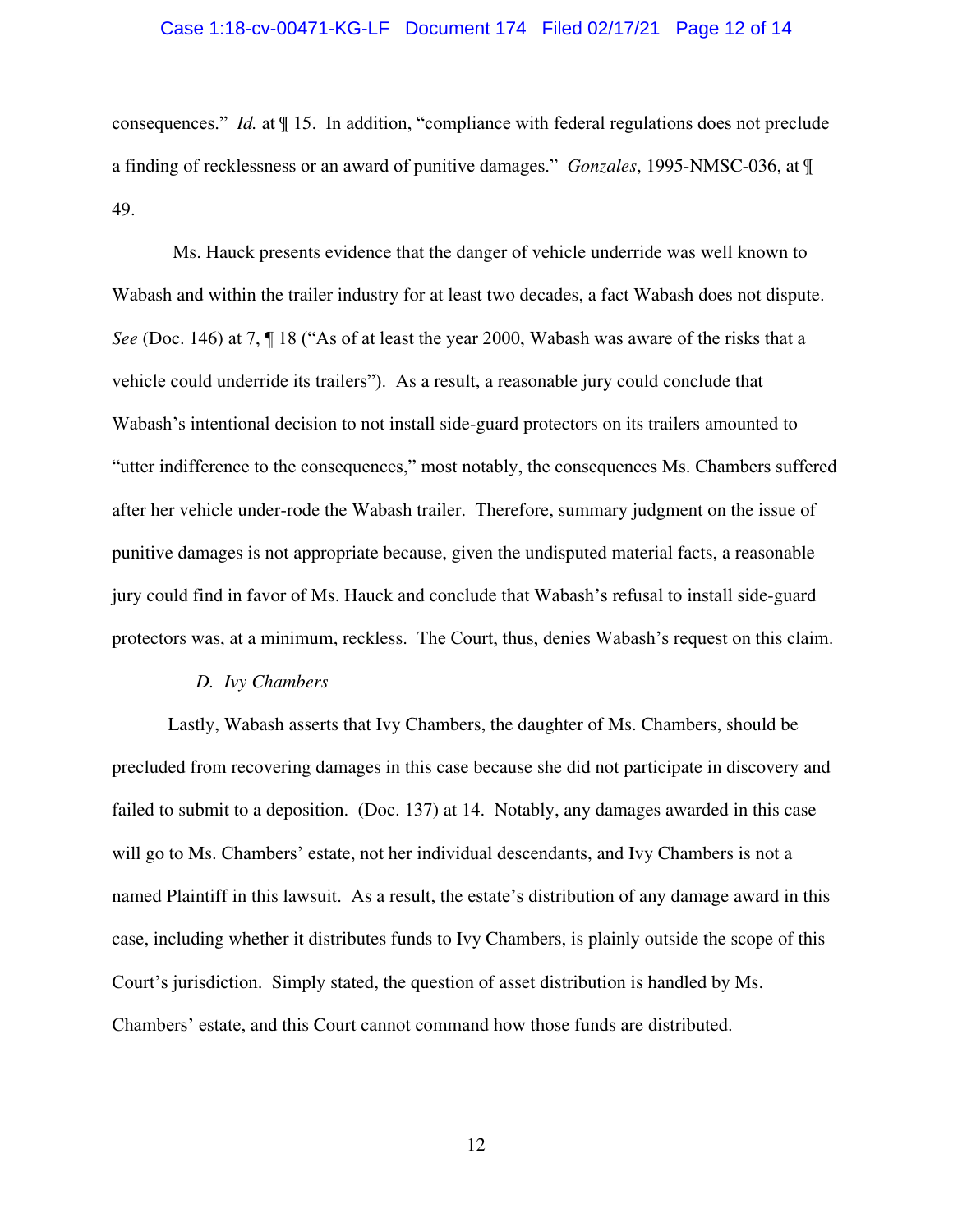### Case 1:18-cv-00471-KG-LF Document 174 Filed 02/17/21 Page 13 of 14

However, the Court construes Wabash's argument as one based in equity: that is, because Ivy Chambers refused to participate or submit to questioning by defense counsel, Ms. Hauck cannot argue that any damage award should reflect calculations of the injuries Ivy Chambers sustained as a result of her mother's death. To the extent that this is Wabash's argument, the Court agrees. As a sanction for her failure to participate in discovery, and her refusal to be deposed, the Court will restrict Ms. Hauck from presenting evidence on the damages Ivy Chambers sustained because of Ms. Chambers' death. The ultimate distribution of the estate's funds, however, is left to the sound discretion of Ms. Hauck, as the executive of Ms. Chambers' estate. On this argument, therefore, the Court finds in favor of Wabash.

## *IV. Conclusion*

Based on the undisputed material facts of this case, the Court concludes that a reasonable jury could find in favor of Ms. Hauck on her claims for strict products liability, negligence, and punitive damages. As a result, the Court denies Wabash's request for summary judgment on these claims. In addition, because Ivy Chambers did not participate in discovery or submit to questioning regarding the scope and extent of her injuries, Ms. Hauck may not present evidence of her injuries to argue a calculable award of damages apportioned to her in any final judgment or award. Therefore, the Court grants in part and denies in part Wabash's Motion for Summary Judgment (Doc. 137).

#### IT IS, THEREFORE, ORDERED that:

1. Wabash is not entitled to summary judgment on Ms. Hauck's claims for strict products liability, negligence, and punitive damages; and